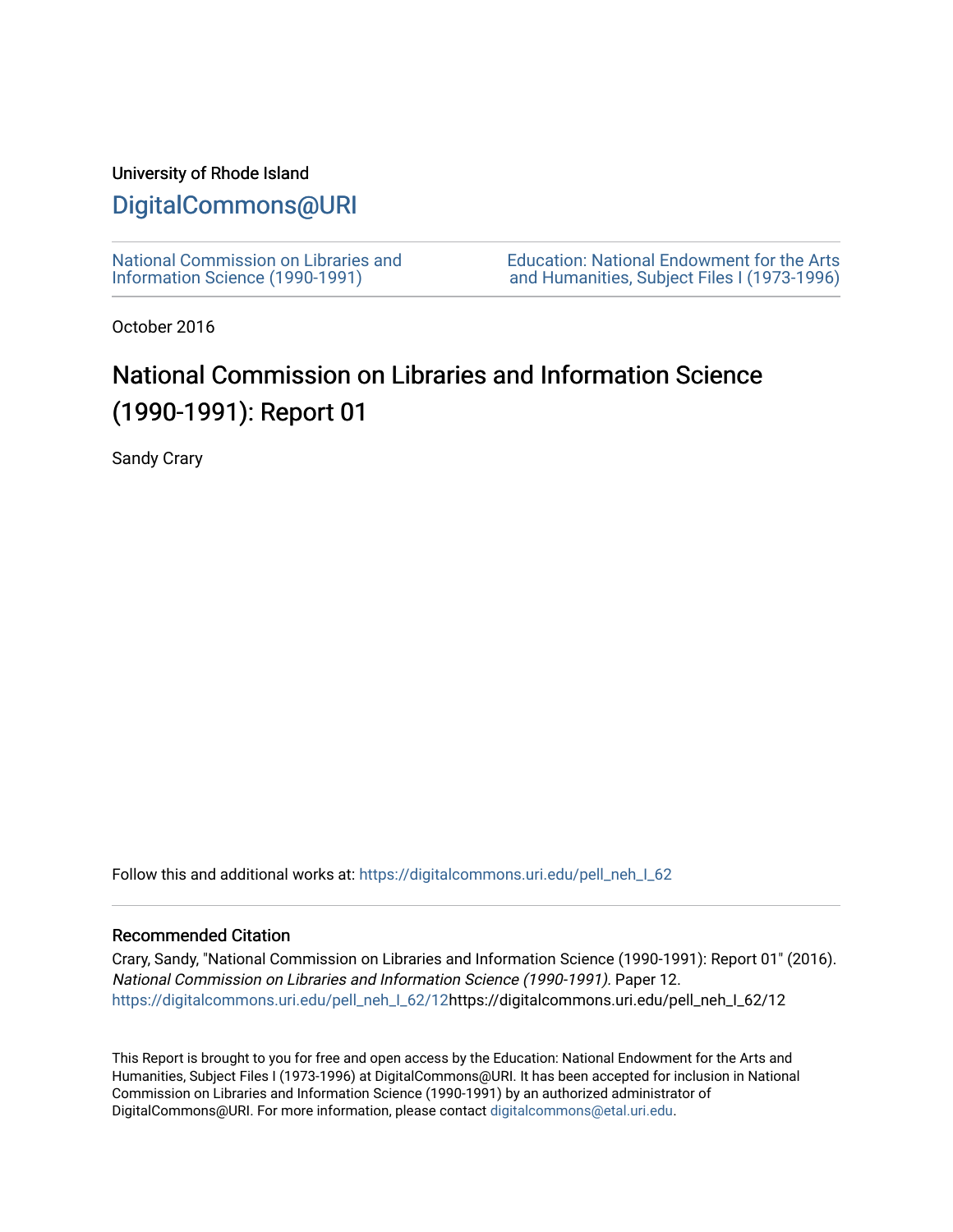$0.8 / 0.7 / 9.0$   $-15 : 34$ . **8202 254 3111** 

**ASNCLIS** 

MANATT, PHELPS, ROTHENBERG & PHILLIPS A PARTNERSHIP INCLUDING PROFESSIONAL CORPORATIONS

ATTÖRNEYS AT LAW

**JEGO NEW HAMPSHIRE AVENUE, N.W. GUITE ROO** WASHINGTON, O.C. 20036

TELEBHONE (202) 443-4100

LOS ANGELES

团001

11355 WEST OLYMPIC BOULEVARD LOS ANGELES, CAUFORNIA BODEA 0000-812 (215)

### J. MICHAEL FARRELL

J. Michael Farrell is a partner in the law firm of Manatt, Phelps, Rothenberg & Phillips. The firm has offices in Los Angeles and Washington. Mr. Farrell's primary activities include energy, trade, corporate, legislative and administrative law. The firm is also active in real estate, environmental, tax and financial Mr. Farrell has been appointed by the President as a areas. Commissioner of the United States of America on the Commission for Alternatives to the Fanama Canal and by the Secretary of Energy as a member of the National Petroleum Council. Also, he is a director of the Air Force Academy Foundation.

From May 1965 through September 1987, Mr. Farrell was General Counsel for the U.S. Department of Energy. In that position he was responsible for the Department's legal activities: These include environmental negotiations with local, state and federal agencies (such as CERCLA, RCRA, Clean Air and Clean Water Acts), litigation including the largest foreclosure in U.S. history (Great Plains Coal Gasification Project), trade policies, privatization programs, extensive procurement and legislation activity. He served on many interagency working groups responsible for policy recommendations in such areas as transfer of technology, intellectual property, tort policy, commercial space and as a member of the Administrative Conference of the U.S. He was appointed by the President to be a Member of the President's Commission on Compensation of Career Federal Executives. In<br>addition, he served as one of the Department's principal spokesmen giving numerous speeches and appearing before Congressional committees on oil policy, import controls, Price Anderson renewal, technology transfer and energy security.

From January 1981 through May 1982, he held several other federal government appointments including Private Sector Coordinator of the Caribbean Basin Initiative at the Department of State; Deputy Director, Office of Presidential personnel at the White House; and Assistant Counsel, Office of the Counsel to the President. In 1980, he was Counsel to the Natural Resources section of the Reagan Transition Team.

Mr. Farrell has engaged in private practices of law in Washington, D.C. for 20 years, including litigation before local. and federal courts along with relevant administrative and legislative representation.